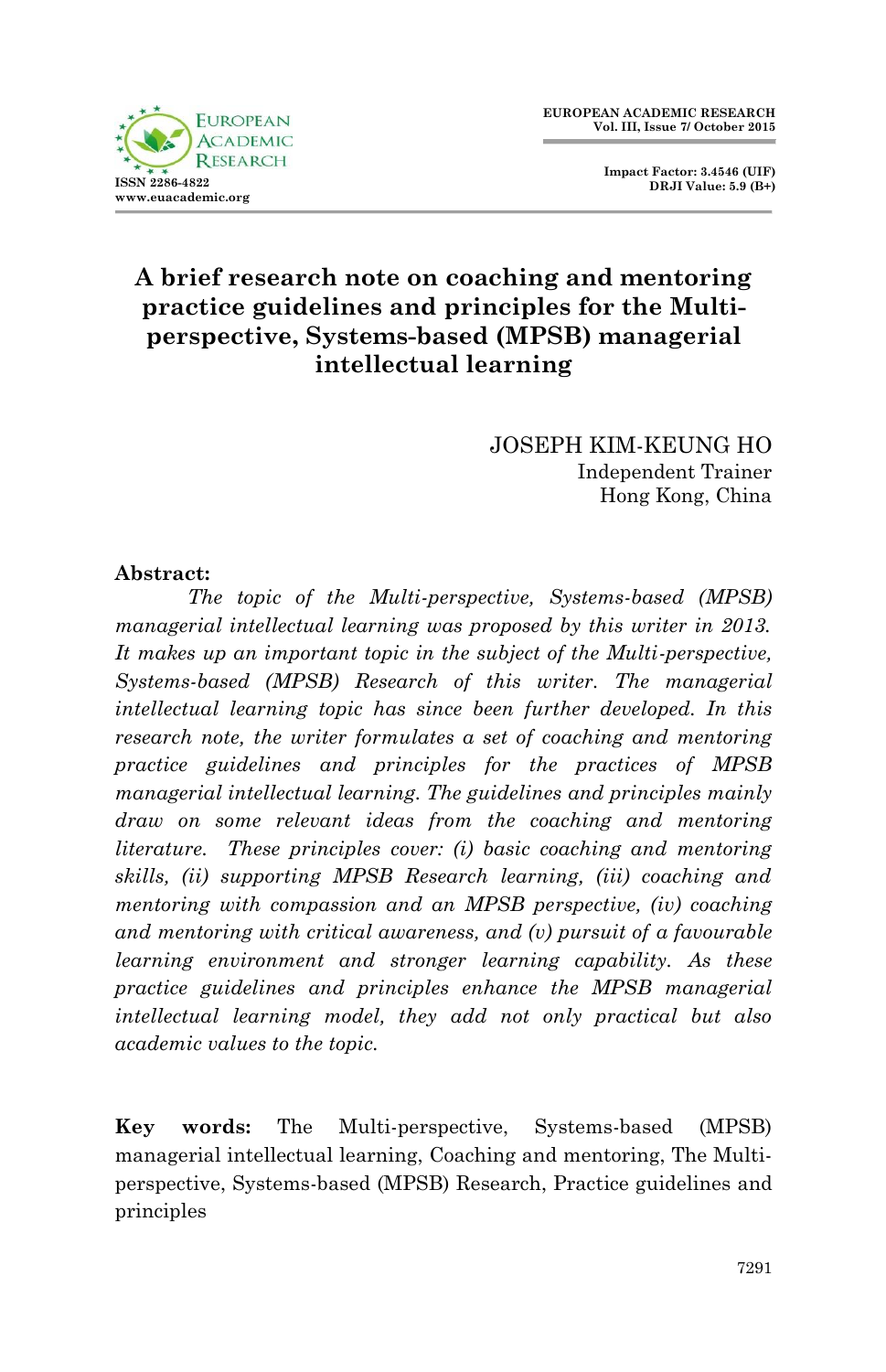### **Introduction**

The research topic of the Multi-perspective, Systems-based (MPSB) managerial intellectual learning was launched in 2013 by Ho (2013). According to Ho (2014a), managerial intellectual learning is "directed at learning the various notions, theories and approaches from the academic and professional communities in various management disciplines, which are then employed to comprehend the appreciated management practices in the real world". This learning topic makes up a major one in the more encompassing research project of the Multi-perspective, Systems-based (MPSB) Research (Ho, 1996; 2015a) and offers a vital development approach for those who aspire to become a Multi-perspective, Systems-based (MPSB) scholar-practitioner in business management (Ho, 2014b; 2015b). The defining characteristic of the MPSB Research is that it is grounded on critical systems thinking (Jackson, 2003), which embraces three commitments: (i) critical awareness, (ii) improvement and (iii) pluralism. By now, the MPSB managerial intellectual learning topic has been further developed and presented in a number of papers (Ho, 2014a; 2014c; 2015a). A conceptual model of the MPSB managerial intellectual learning was proposed by Ho (2014a). This is again shown as Figure 1 to facilitate the discussion here.

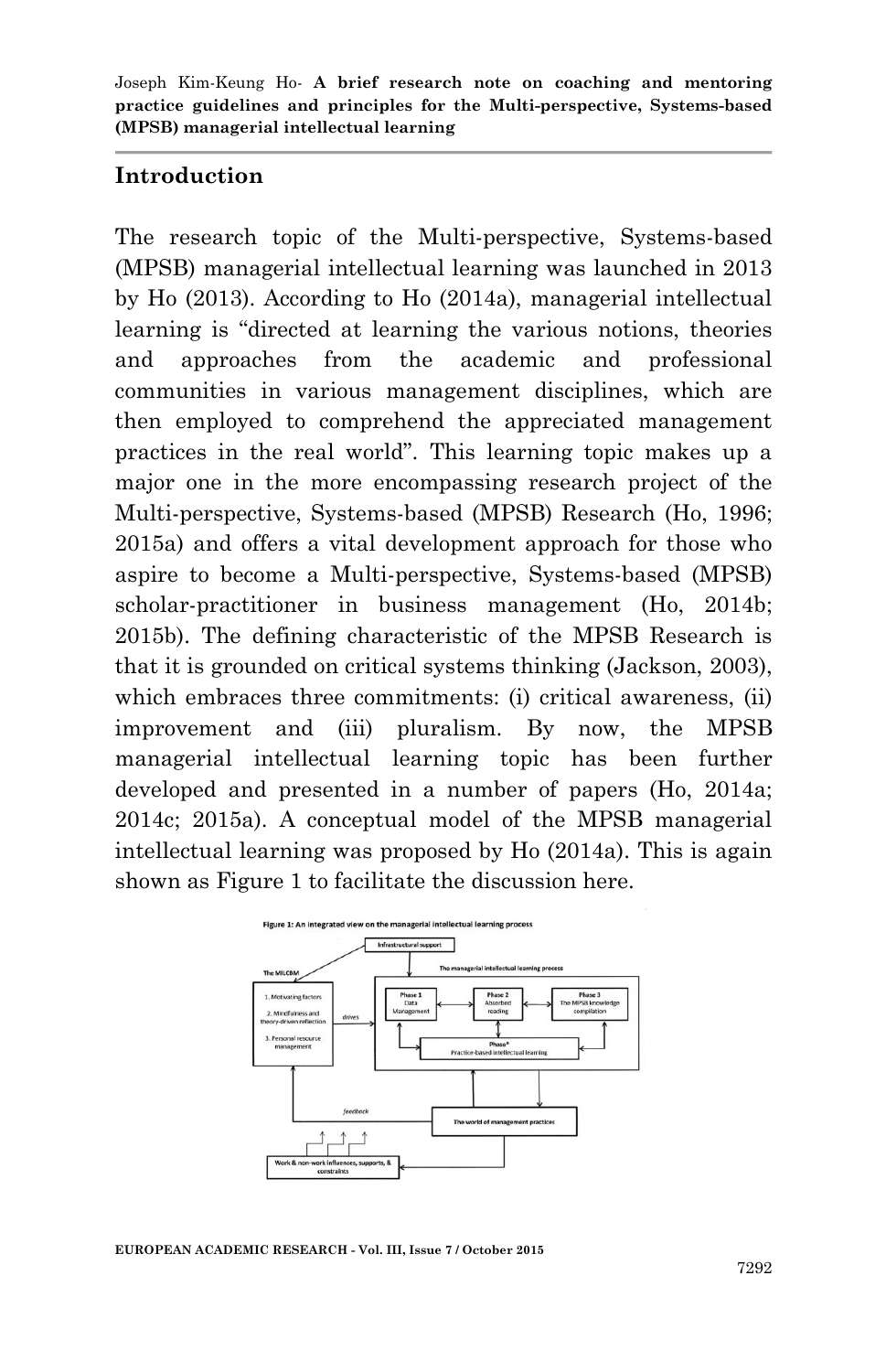Referring to Figure 1, the managerial intellectual learning conceptual model comprises a set of inter-related learning activities labeled as "The managerial intellectual learning process", a number of personal learning enabling means (i.e., the managerial intellectual learning capability-building mechanism (MILCBM)<sup>1</sup>.) and, finally, the external supportive infrastructure and environmental constraints (i.e., "Infrastructural support" and "Work & non-work influences, supports, & constraints"). The conceptual model endorses a coaching approach to address learning problems by facilitating learners to find out their own solutions rather than imposing an outsider's "ideal" solutions on them (Ho, 2014a). This research note, dealing with coaching and mentoring, mainly examines four elements in Figure 1, namely, "Infrastructural support", "Work & non-work influences, supports & constraints", "Phase\*: Practice-based intellectual learning" and "The MILCBM". In particular, it takes a closer look at how coaching and mentoring can and should offer appropriate support on the MPSB managerial intellectual learning process, especially on "the managerial intellectual learning process - Phase\*: Practice-based intellectual Learning" (re: Figure 1). So far, this coaching and mentoring topic has not been seriously studied in the MPSB managerial intellectual learning works, thus worth doing so as to contribute to its theoretical development.

# **MPSB coaching and mentoring practice guidelines and principles for the MPSB managerial intellectual learning**

To formulate MPSB coaching and mentoring practice guidelines for the MPSB managerial intellectual learning, the writer taps

**.** 

<sup>1</sup> The *managerial intellectual learning capability-building mechanism* (MILCBM) comprises the components that propel the managerial intellectual learning. These components are: (i) the motivating factors, (ii) mindfulness and theory-driven reflection, and (iii) personal resource management (Ho, 2014a).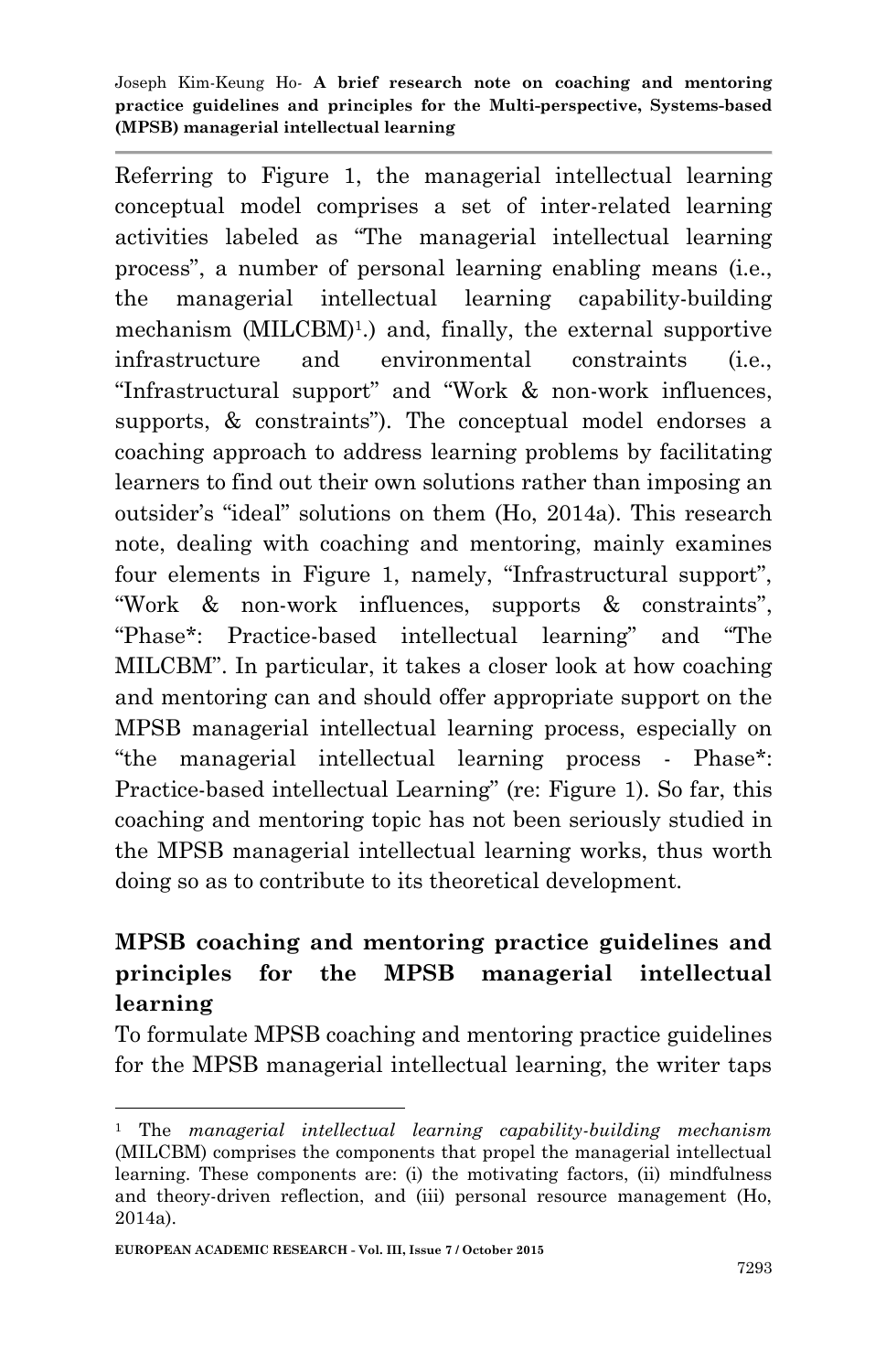into the insights from the coaching and mentoring literature. In this section, a brief clarification on coaching and mentoring is presented before specific MPSB coaching and mentoring practice guidelines are proposed based on the coaching and mentoring literature. To begin with, coaching and mentoring can be perceived as a "facilitative or helping relationship with the purpose of achieving some type of change, learning, or new level of individual or organizational performance.", with coaching having a much "shorter term duration" and a "more specific focus" than mentoring (Boyatzis *et al*., 2012). Moreover, very often, a mentor is expected to provide career-related and psychosocial support to a protégé (Baranki *et al*., 2010). In the workplace, traditionally, the mentor is an experienced colleague while the protégé is less experienced (Ramalho, 2014). However, the traditional master-apprentice form of mentoring has given way to a more multiple developmental mentoring relationships that "extend functional, organizational and geographical boundaries" (Whiting and Janasz, 2014). As to coaching, Boyatzis *et al.* (2012) remind us that the coaching's general orientation is more important than its techniques to achieve desired outcomes, e.g., increased learning and performance. Nevertheless, the purpose of coaching is often not totally clear: is it primarily to serve the coachee, his/her employing organization, or both? (Hunt and Weinbraub, 2004). In addition, coaching and mentoring have been employed for a diversity of business reasons, e.g., to improve an empoyee's performance, to develop a work team, and to develop senior executive candidates (Barlett II, 2007). In this regard, the existing MPSB managerial intellectual learning work has a tendency to focus above all on the learner's personal developmental need, but other purposes, same as in the coaching and mentoring case, can also be served. All in all, coaching and mentoring, as human activity systems, possess a strong human resource development orientation; their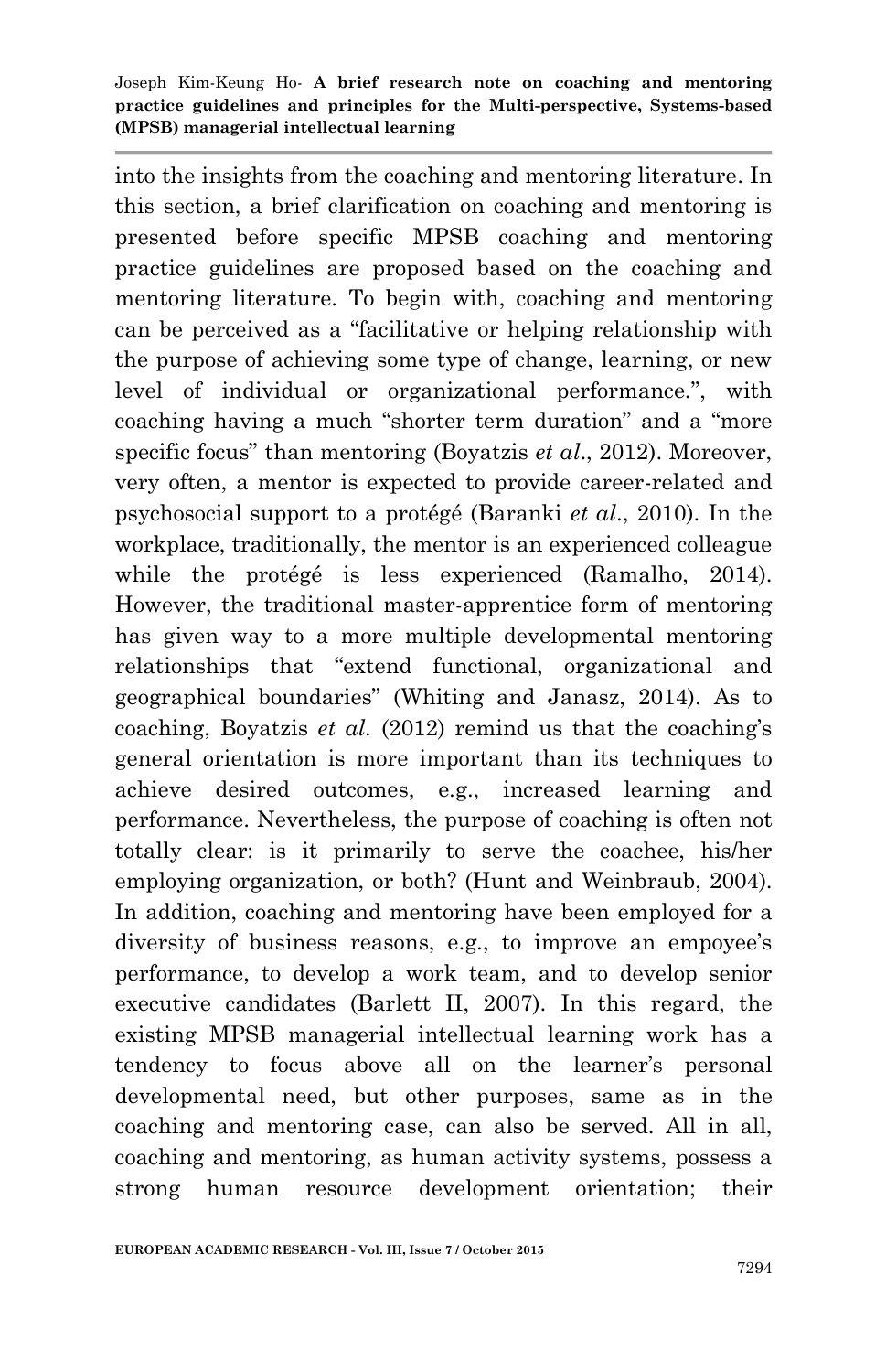conceived "system boundaries" in specific instances are very often decided on in an idiosyncratic and inter-subjective way, thus fluid. The next task is to draw on the existing coaching and mentoring literature to come up with some practice guidelines for MPSB coaching practice to support the MPSB managerial intellectual learning. Table 1 is the outcome from such an intellectual task.

**Table 1: Multi-perspective, Systems-based (MPSB) coaching and mentoring practice guidelines with explicit referencing to the coaching and mentoring literature**

| MPSB coaching and mentoring                                                                                                                                                                                                                                                                                                                  | Supportive ideas from the coaching and                                                                                                                                                                                                                                                                                                                                                                                                    |
|----------------------------------------------------------------------------------------------------------------------------------------------------------------------------------------------------------------------------------------------------------------------------------------------------------------------------------------------|-------------------------------------------------------------------------------------------------------------------------------------------------------------------------------------------------------------------------------------------------------------------------------------------------------------------------------------------------------------------------------------------------------------------------------------------|
| practice guidelines                                                                                                                                                                                                                                                                                                                          | mentoring literature                                                                                                                                                                                                                                                                                                                                                                                                                      |
| basic<br>1.<br>required<br>On<br>coaching and mentoring<br>skills 1: A coaching manager<br>who provides MPSB coaching<br>and<br>mentoring<br>needs<br>observational.<br>analytical.<br>feedback<br>interviewing<br>and<br>skills.                                                                                                            | 1.1. $\dots$ the coaching<br>required four<br>manager<br>critical skills:<br>observational skills for monitoring<br>the employee<br>analytical skills<br>$_{\rm for}$<br>assessing<br>opportunities to improve<br>interviewing skills for managing<br>the coaching interaction<br>feedback<br>skills<br>for<br>sharing<br>observations and suggestions"<br>(Orth, Wikinson and Benfari (1987), as cited by<br>Hunt and Weinbraub (2004).) |
| 2.<br>basic<br>On<br>required<br>coaching and mentoring<br>skills 2: MPSB coaching and<br>mentoring<br>involves<br>introduction of the MPSB<br>Research<br>subject<br>and<br>its<br>language to the coachee who<br>is encouraged to apply it in<br>his/her<br>work-<br>and<br>life-<br>settings for practice-based<br>intellectual learning. | 2.1. " as a coach, it is important to provide new<br>language for the client to better be able to<br>understand and learn the client needs<br>opportunities to put into practices what they<br>learned"<br>(Flaherty)<br>have<br>$(2005)$ 's<br>foundation of coaching as cited by Barlett II,<br>2007).                                                                                                                                  |
| <b>basic</b><br>3.<br>On<br>required<br>coaching and mentoring<br>skills 3: An MPSB mentor<br>supports a protégé to build up<br>his/<br>managerial<br>her<br>intellectual<br>learning<br>capability-building<br>mechanism<br>(MILCBM)<br>for                                                                                                 | 3.1. " a mentor may be a lens through which the<br>protégé develops belief about his or her<br>organization" (Baranik et al., 2010).                                                                                                                                                                                                                                                                                                      |

**EUROPEAN ACADEMIC RESEARCH - Vol. III, Issue 7 / October 2015**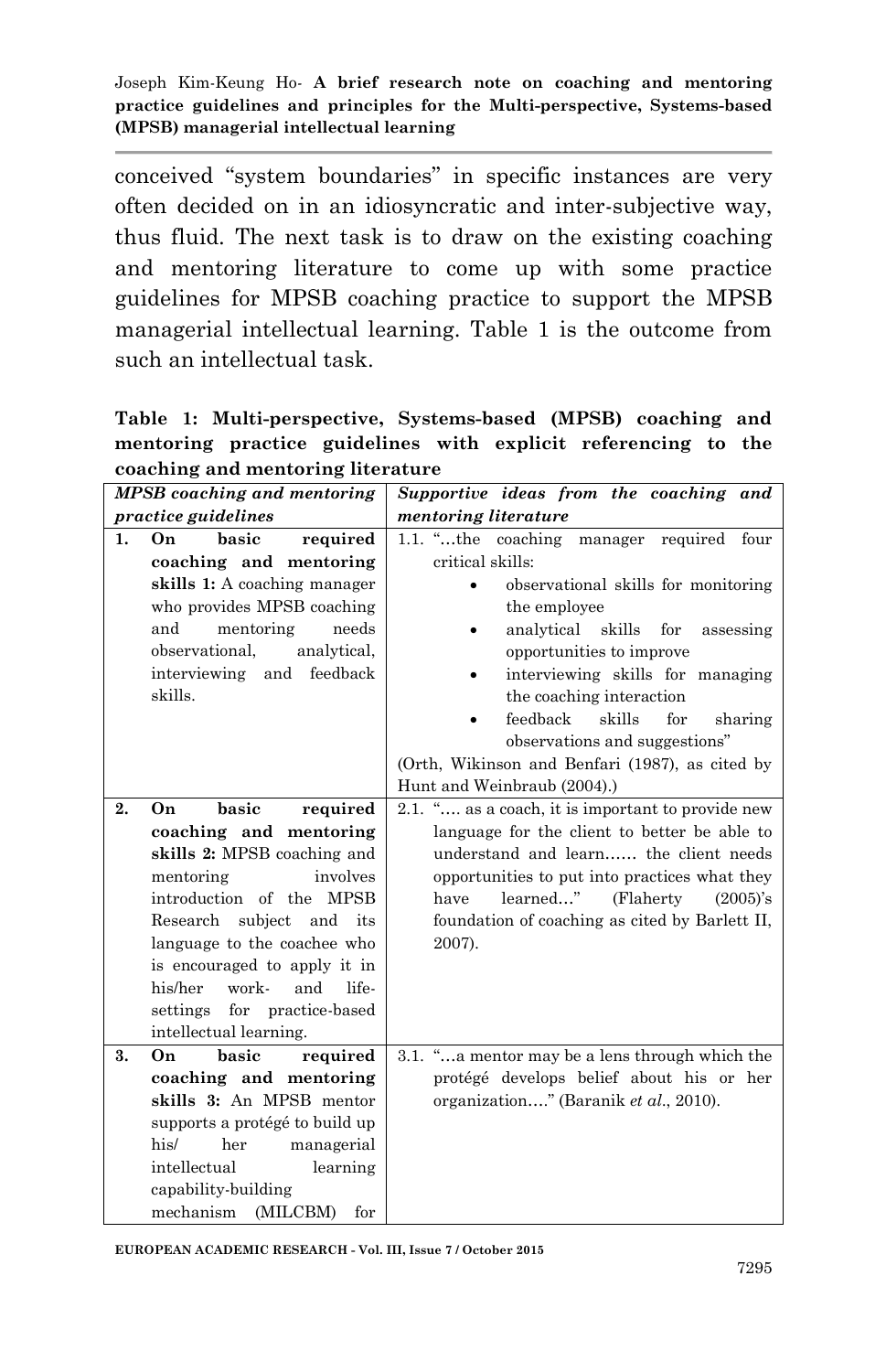|    | managerial<br>intellectual                   |                                                    |
|----|----------------------------------------------|----------------------------------------------------|
|    | learning;<br>as a result, the                |                                                    |
|    | protégé's<br>MPSB<br>cognitive               |                                                    |
|    | filter (lens) <sup>2</sup> for examining his |                                                    |
|    | her<br>organization<br>or<br>is              |                                                    |
|    | enhanced.                                    |                                                    |
| 4. | On.<br>basic<br>required                     | 4.1. "we show five broad categories of mentor      |
|    |                                              |                                                    |
|    | coaching and mentoring                       | motives: self-focused motives , protégé-           |
|    | skills 4: An MPSB mentor                     | focused motives , organization-focused             |
|    | needs to reflect on his/her                  | motives , and unfocused motives "                  |
|    | mentor motive from time to                   | (Janssen et al., 2014).                            |
|    | affects<br>it<br>time<br>as                  |                                                    |
|    | fundamentally:<br>(i)<br>the                 |                                                    |
|    | feasibility to provide MPSB                  |                                                    |
|    | mentoring to the protégé as                  |                                                    |
|    | well as (ii) the scope<br>of                 |                                                    |
|    | mentoring/<br>of<br>nature                   |                                                    |
|    | relationship with the protégé.               |                                                    |
| 5. | advanced coaching<br>On                      | 5.1. "Compassion involves noticing<br>another's    |
|    | and mentoring approach                       | need, emphasizing and enhance their well-          |
|    | <b>MPSB</b><br>coaching<br>and<br>1:         | being" (Boyatzis et al., 2012).                    |
|    | being<br>multi-<br>mentoring.                |                                                    |
|    | perspective and holistic, is                 | 5.2. "coaching with compassion to further the      |
|    | highly<br>receptive<br>the<br>to             | coachee's development by focusing on their         |
|    | coaching with compassion                     | Ideal<br>Self <sup>3</sup> and on their strengths" |
|    | approach to treat the coachee                | (Boyatzis et al., 2012).                           |
|    | with a comprehensive, ethical                |                                                    |
|    | and creative outlook. This                   | 5.3. "helping the coachee develop a compelling     |
|    | implies heeding not only the                 | personal vision articulation of the Ideal          |
|    | managerial<br>intellectual                   | Shelf make a realistic and exciting plan to        |
|    | learning itself, but also the                | implementchanges" (Boyatzis et al.,                |
|    | influencing and constraining                 | 2012).                                             |
|    | factors, e.g., the MILCBM,                   |                                                    |
|    | faced by the coachee and                     | 5.4. "coaching with compassion will lead to        |
|    |                                              |                                                    |
|    | protégé.                                     | desired change, enhanced health, and well-         |
|    |                                              | being" (Boyatzis et al., 2012).                    |
| 6. | advanced<br>coaching<br>On                   | 6.1. "HRD professionals rely on integrating        |
|    | and mentoring approach                       | with<br>organizational<br>mentoring<br>other       |
|    | MPSB<br>coaching<br>2:<br>and                | initiatives to ensure "strategic alignment of      |

<sup>2</sup> Readers are referred to Ho (2014c) for an elaboration on the concept of *the MPSB cognitive filter for management*.

<sup>3</sup> An *Ideal Shelf* is an individual's "vision of who he or she wants to be and includes his or her goals, values, and deepest aspirations for the individual future" (Boyatzis *et al*., 2012).

**.**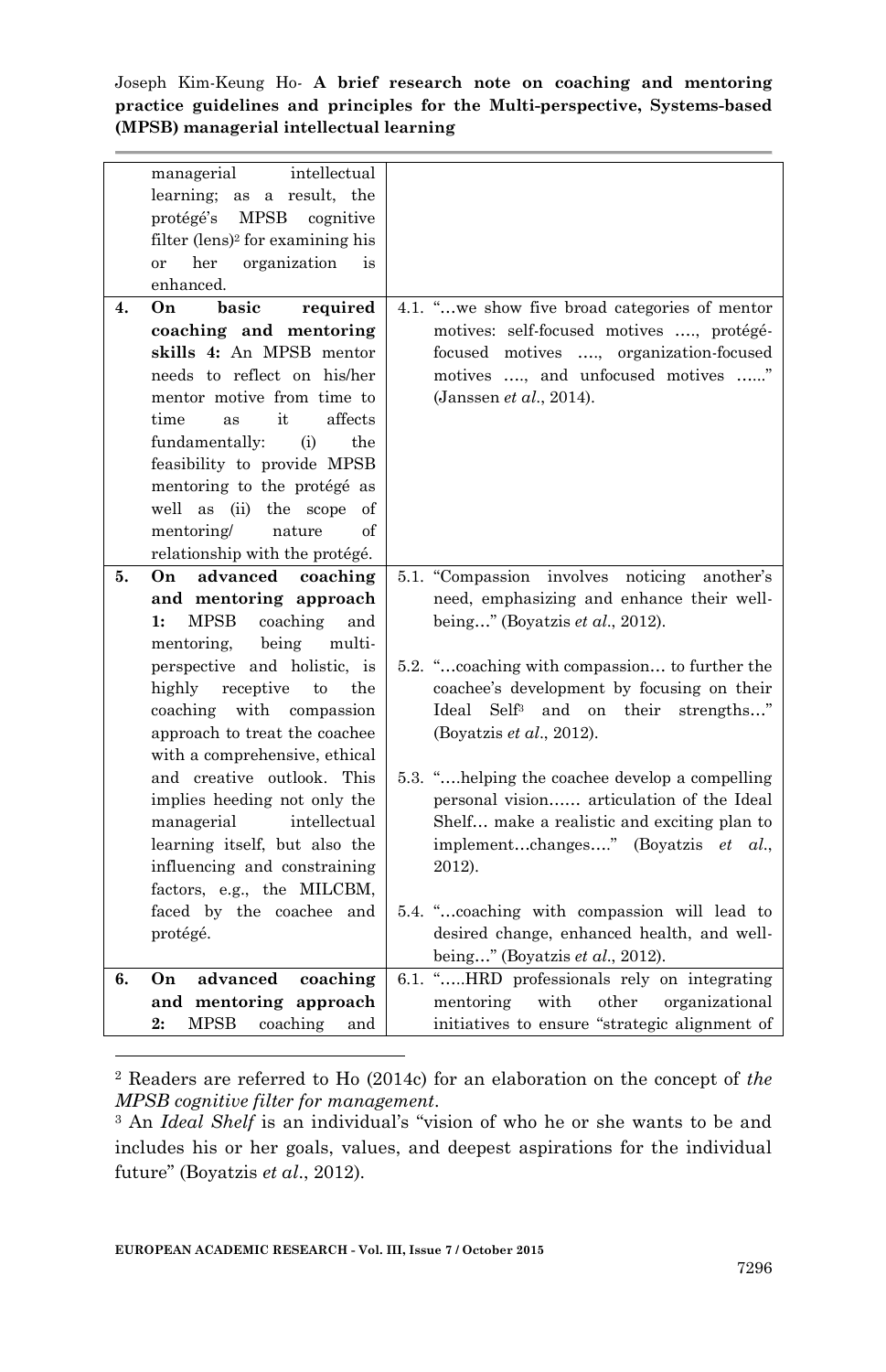|    | mentoring activities need to<br>be aligned with the Human<br>Resource Development policy<br>of the coachee/ protégé's<br>organization in order to be<br>endorsed<br>by<br>this<br>organization. | programs and practice"" (Thurston Jr et<br>al., 2012).                                                                                                                                               |
|----|-------------------------------------------------------------------------------------------------------------------------------------------------------------------------------------------------|------------------------------------------------------------------------------------------------------------------------------------------------------------------------------------------------------|
| 7. | On favourable conditions                                                                                                                                                                        | 7.1. "the coachee brings feedback receptivity,                                                                                                                                                       |
|    | coaching<br>for<br>and                                                                                                                                                                          | developmental self-efficacy, learning goal                                                                                                                                                           |
|    | mentoring<br>practices:                                                                                                                                                                         | orientation and pre-training motivation to                                                                                                                                                           |
|    | coaching<br><b>MPSB</b><br>and                                                                                                                                                                  | the relationship" (Bozer <i>et al.</i> , 2014).                                                                                                                                                      |
|    | need<br>to<br>be<br>mentoring                                                                                                                                                                   |                                                                                                                                                                                                      |
|    | sensitive to (i) the mindsets                                                                                                                                                                   | 7.2. "The coach offers an academic credential                                                                                                                                                        |
|    | and profiles of the coachee/                                                                                                                                                                    | and credibility that foster and facilitate                                                                                                                                                           |
|    | protégé as well as (ii) the                                                                                                                                                                     | the executive coaching process and its                                                                                                                                                               |
|    | immediate<br>and<br>corporate-<br>wide environment for the                                                                                                                                      | effectiveness" (Bozer et al., 2014).                                                                                                                                                                 |
|    | coaching<br>and<br>mentoring<br>all<br>activities:<br>these<br>affect<br>considerations<br>the<br>feasibility and effectiveness of<br><b>MPSB</b><br>coaching<br>the<br>and                     | 7.3. "The match between coach and coachee<br>including gender and perceived similarity is<br>with<br>associated<br>executive<br>coaching<br>effectiveness" (Bozer et al., 2014).                     |
|    | mentoring activities.                                                                                                                                                                           | 7.4. "the organization provides<br>rich<br>a<br>for<br>executive<br>environment<br>coaching<br>effectiveness to flourish" (Bozer et al.,<br>2014).                                                   |
|    |                                                                                                                                                                                                 | 7.5. " A supportive proximal workgroup climate<br>for coaching transfer plays a key role in<br>influencing coachee pre-training motivation<br>and receptivity to feedback " (Bozer et al.,<br>2014). |

Referring to Table 1, the practice guidelines are of four types: (i) On basic required coaching and mentoring skills [points 1 to 4 of Table 1], (ii) On advanced coaching and mentoring approach [points 5 and 6 of Table 1], and (iii) On favourable conditions for coaching and mentoring practices [point 7 of Table 1]. The MPSB coaching and mentoring practice guidelines, as informed by some of the ideas from the coaching and mentoring literature that the writer finds useful, are intended to enhance the MPSB managerial intellectual learning model and practices. It is not the intention of this research note to provide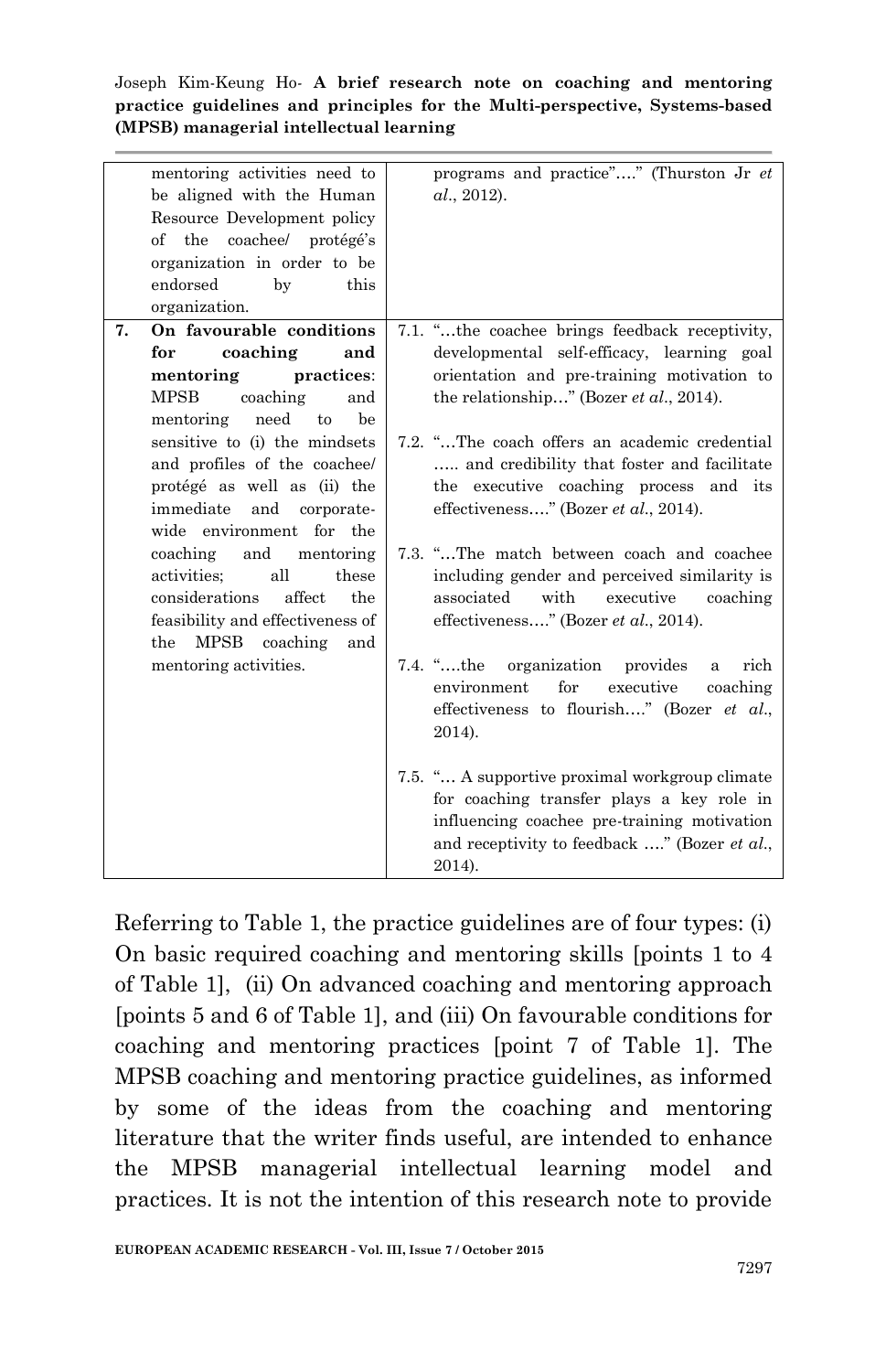a comprehensive literature review on coaching and mentoring, which is quite substantial, see, for example, Cox *et al*. (2010). Thus, it is not able to consider all the relevant insights from the coaching and mentoring literature in the formulation of guidelines in this research note. The practice guidelines in Table 1 can now be condensed into the following 5 coaching and mentoring practice principles:

*Principle 1 on basic coaching and mentoring skills*: Coaches and mentors need to possess professional competence in basic skills, including observational, analytical, interviewing and feedback skills. [re: point 1 of Table 1]

*Principle 2 on supporting MPSB Research learning*: Coaches and mentors need to introduce and support the practice-based learning of the analytical concepts from the MPSB Research by the coachees and protégés. [re: point 2 of Table 1]

*Principle 3 on coaching and mentoring with compassion and an MPSB perspective*: Coaches and mentors need to offer tutorial, career-related and psychosocial support to coachees and protégés with compassion<sup>4</sup> and an MPSB perspective. [re: point 5 of Table 1]

*Principle 4 on coaching and mentoring with critical awareness*: Coaches and mentors need to offer suitable coaching and mentoring support to coachees and protégés with critical awareness of: (i) their own motives, (ii) the human resource development policies of the coachees and proteges' employing organizations, (iii) the internal and external environments facing the coachees and protégés in their workplaces and

1

<sup>4</sup> According to Boyatzis *et al.* (2012), *compassion* is about noticing a person's need as well as trying to enhance a person's well-being.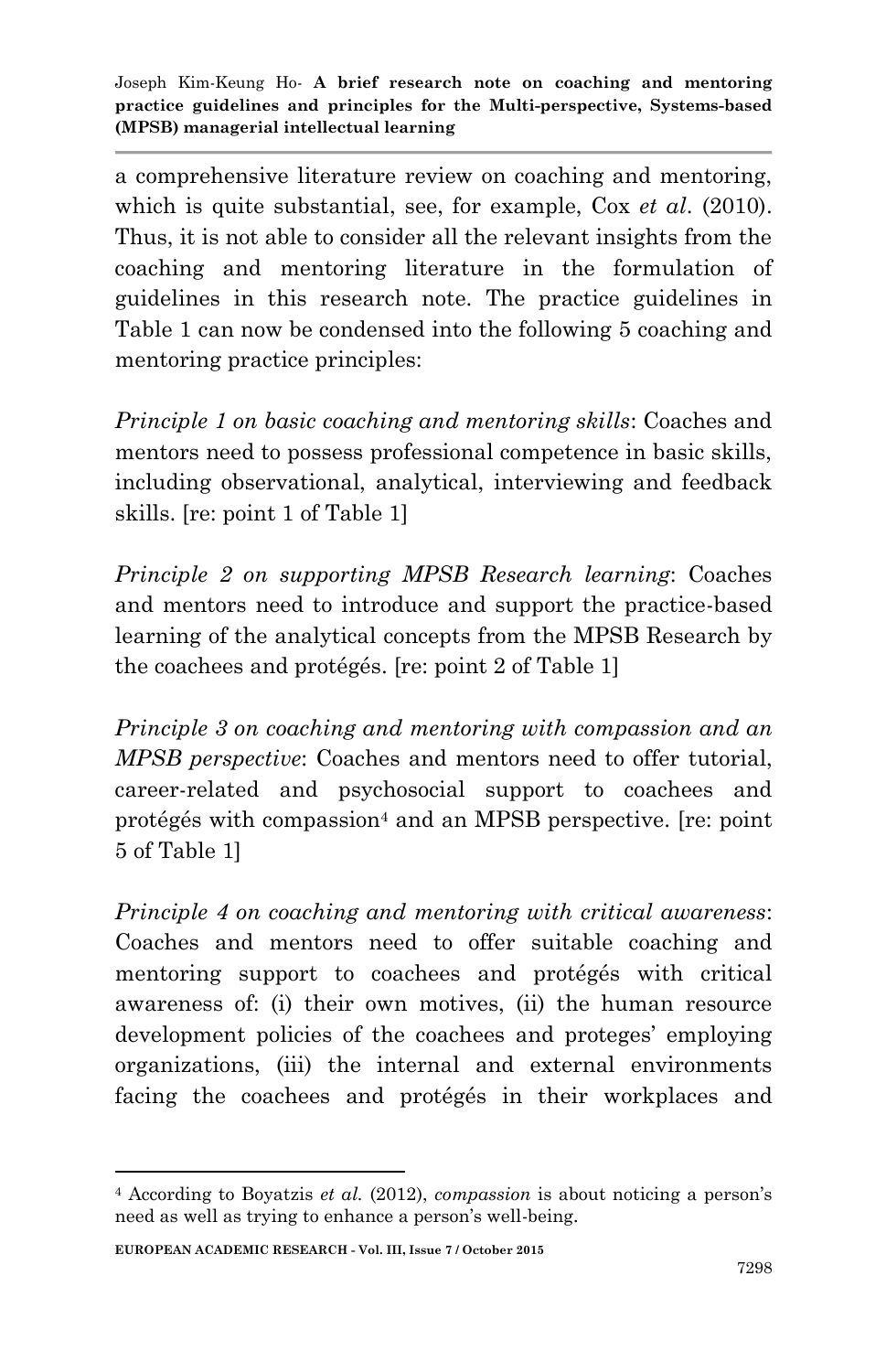beyond, and (iv) the Ideal Selves of the coachees and protégés. [re: points 4, 5, 6 and 7 of Table 1]

*Principle 5 on pursuit of a favourable learning environment and stronger learning capability*: Coaches and mentors need to help coachees and protégés to proactively: (i) create a favourable environment, both physical and virtual, and (ii) strengthen their managerial intellectual learning capability-building mechanisms (MILCBMs). [re: points 3, 5 and 7 of Table 1]

These practice guidelines (re: Table 1) and the five principles primarily cover the elements of "Infrastructural support", "Work & non-work influences, support, & constraints", "Phase\*: Practice-based intellectual learning" and "The MILCBM) (re: Figure 1). The practice-based learning of critical systems thinking and the MPSB Research is intellectually demanding, engaging and encompassing, which is reflected in the equally trying practice guidelines and principles proposed here. From the discussion, the practical and academic values on the subject of the MPSB managerial intellectual learning of these guidelines and principles are also underlined. Table 1 also explicitly indicates the references of the coaching and mentoring ideas considered, thus enabling interested readers to study them in further depth. A possible scenario on the application of these guidelines and principles is an experienced MPSB scholar-practitioner providing coaching and mentoring support to an aspiring MPSB scholar-practitioner. Exactly how they can be employed in various coaching and mentoring approaches, e.g., the psychodynamic approach, the manager as coach approach, the Gestalt approach, the person-centred approach and the cognitive-developmental approach, etc. (Cox *et al*., 2010), is not further examined in this note. Finally, it is clear that not everybody is interested in practicing MPSB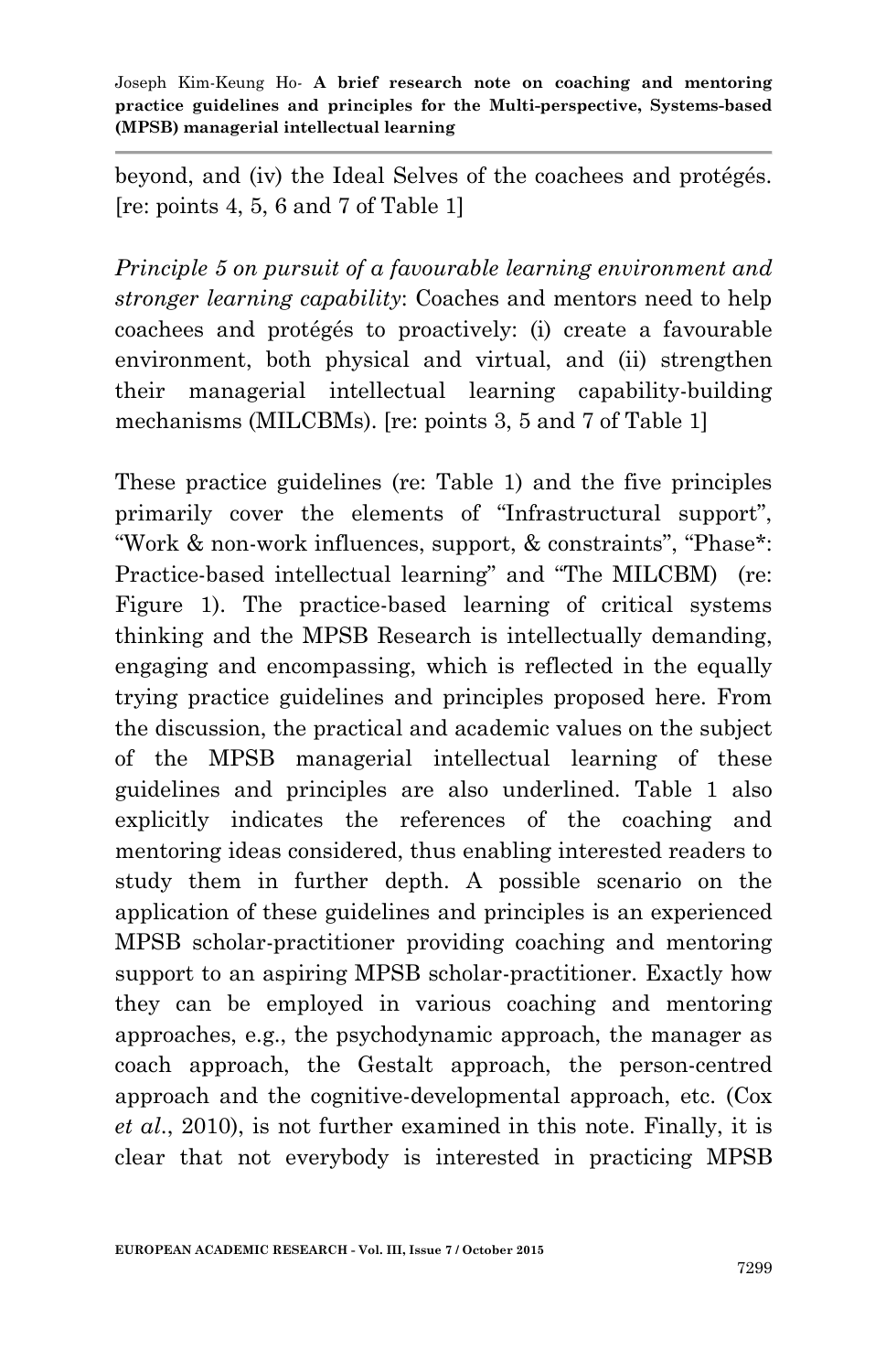coaching and mentoring or being coached and mentored to become an MPSB scholar-practitioner.

## **Concluding remarks**

By drawing on the insights from the coaching and mentoring literature, this research note offers a set of practice guidelines and principles for Multi-perspective, Systems-based (MPSB) coaching and mentoring. These guidelines and principles are not only of use to the Multi-perspective, Systems-based (MPSB) managerial intellectual learners, but also to the coaches and mentors involved as well as the employing organizations of the learners, especially their Human Resource Development Unit. They also enrich the managerial intellectual learning process model of Ho (2014a). Nevertheless, the validity of them needs to be established via empirical research. Equally, further enhancement of this set of guidelines and principles has to be made via additional empirical investigation. After all, there is quite a variety of coaching and mentoring approaches in the coaching and mentoring field (Cox *et al.*, 2010), which logically craves for some kind of contingent system on practice guidelines. Finally, readers interested in the topic dealt with here are referred to the *appendix* for some Facebook pages with additional study references.

## **BIBLIOGRAPHY:**

Baranik, L.E., E.A. Roling, and L.T. Eby. 2010. "Why does mentoring work? The role of perceived organizational support" *Journal of Vocational Behavior* 76. Elsevier: 366-373.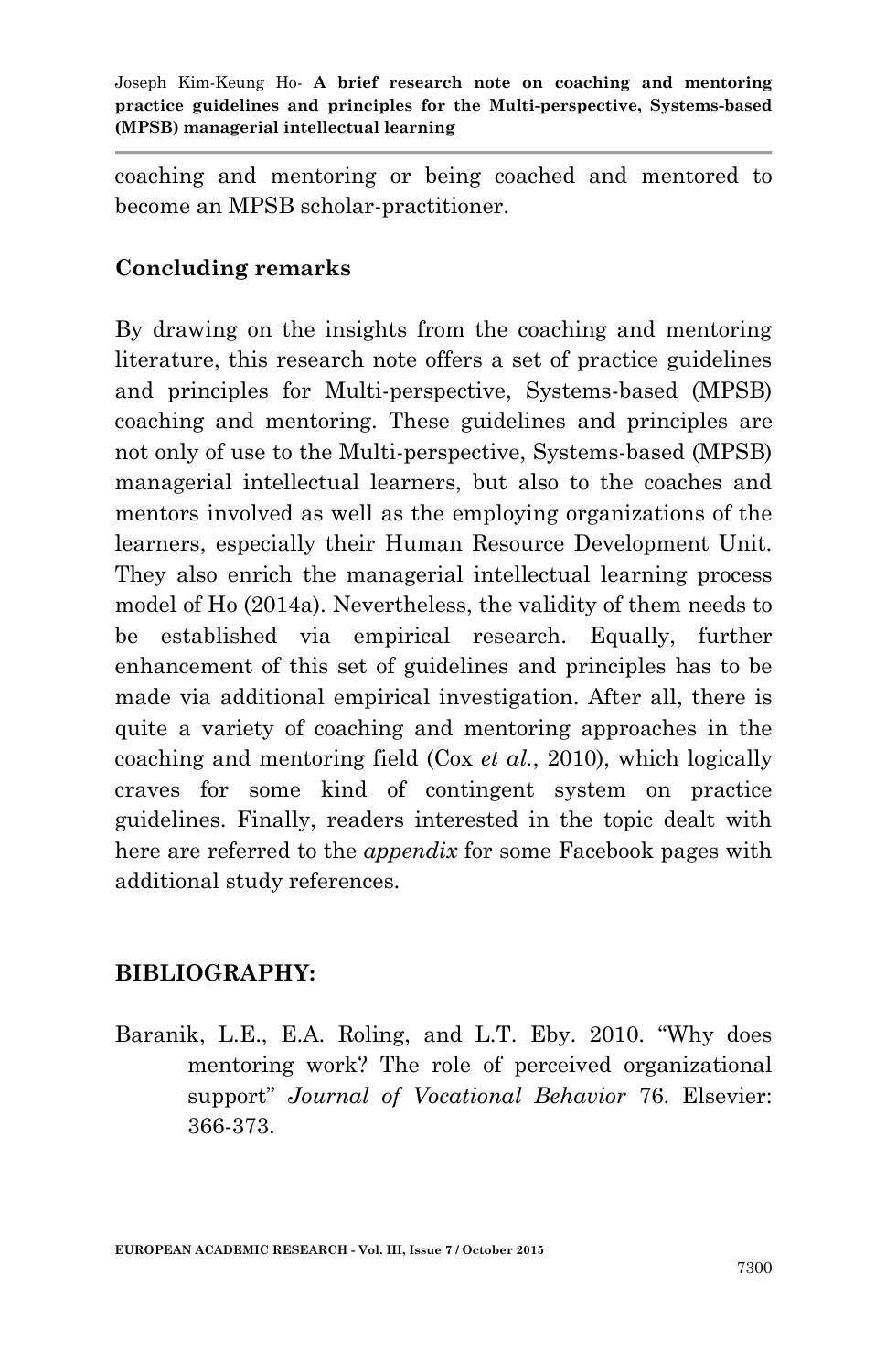- Barlett II, J.E. 2007. "Advances in coaching practices: A humanistic approach to coach and client roles" *Journal of Business Research* 60. Elsevier: 91-93.
- Boyatzis, R.E., M.L. Smith and A.J. Beveridge. 2012. "Coaching With Compassion: Inspiring Health, Well-Being, and Development in Organizations" *The Journal of Applied Behavioral Science* 49(2). Sage: 153-178.
- Bozer, G., J.C. Sarros and J.C. Santora. 2014. "Executive coaching: Guidelines that work" *Development and Learning in Organizations* 28(4). Emerald: 9-14.
- Cox, E., T. Bachkirova and D. Clutterbuck (*editors*). 2010. *The Complete Handbook of Coaching*. Sage.
- Flaherty, J. 2005. *Coaching: evoking excellence in others*. Elsevier Butterworth-Heinmann. Burlington, M.A.
- Ho, J.K.K. 1996. *Development of Multi-Perspective, Systems-Based Frameworks* July, a thesis submitted to Faculty of Engineering, University of Hong Kong, for the degree of Doctor of Philosophy. The University of Hong Kong.
- Ho, J.K.K. 2013. "A Research Note: An exploration on the intellectual learning process of systems thinking by managers in the digital social media ecosystem" *European Academic Research* 1(5) August: 636-649.
- Ho, J.K.K. 2014a. "A Research Note on the Managerial Intellectual Learning Capability-Building Mechanism (MILCBM)" *European Academic Research* 2(2) May: 2029-2047.
- Ho, J.K.K. 2014b. "A theoretical review on the professional development to be a scholar practitioner in business management" *European Academic Research* 1(12) March: 5393-5422.
- Ho, J.K.K. 2014c. "A Research Note on the Concept of the Multi-perspective, Systems-based (MPSB) Cognitive Filter for Management" *European Academic Research* 2(1) April: 686-704.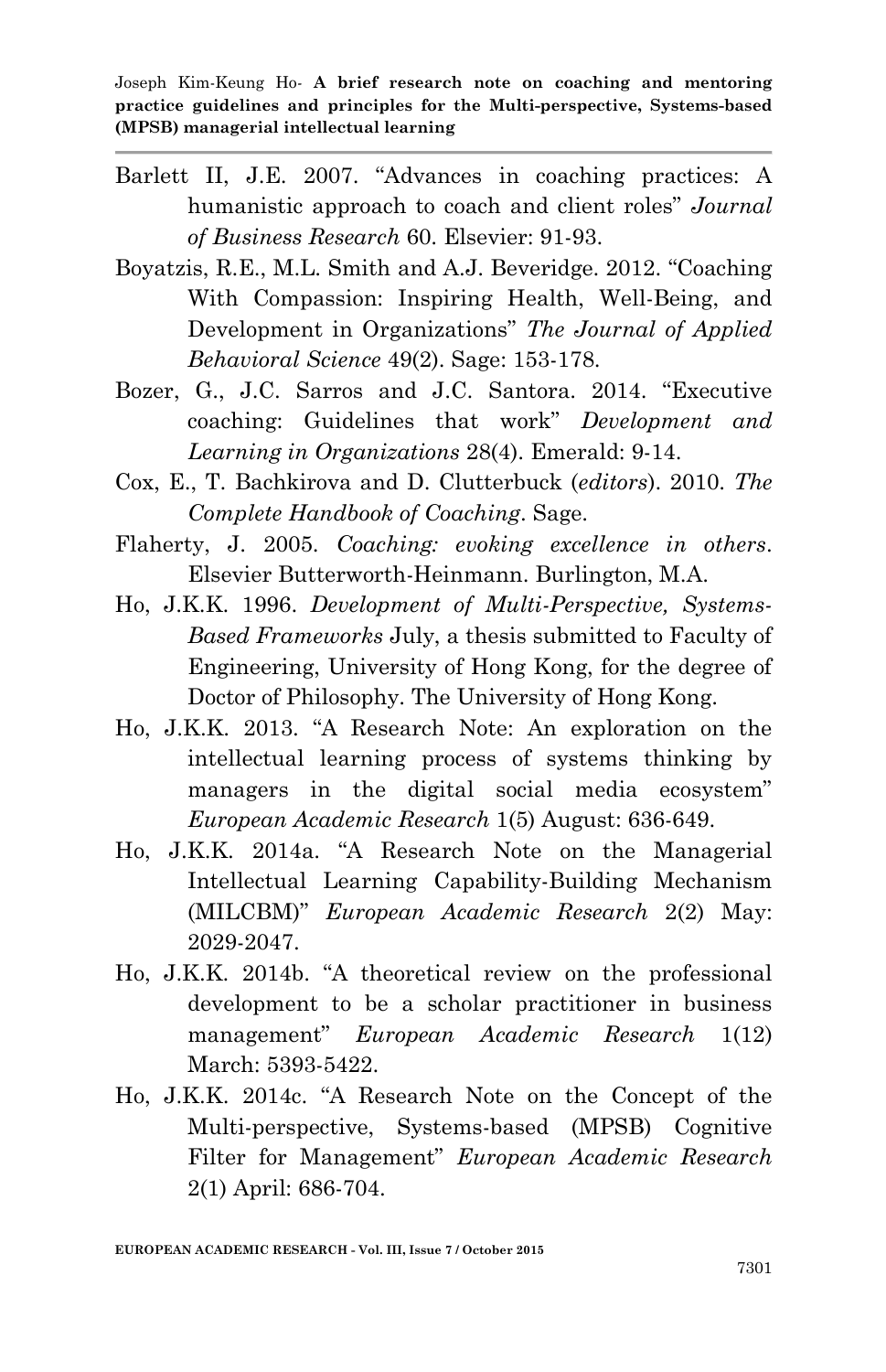- Ho, J.K.K. 2015a. "An examination on the study scope and theoretical principles of managerial intellectual learning" *European Academic Research* 3(4) July: 4602- 4618.
- Ho, J.K.K. 2015b. "A survey study of perceptions on the scholarpractitioner notion: the Hong Kong case" *American Research Thoughts* 1(10) August: 2268-2284.
- Hunt, J.M. and J.R. Weintraub. 2004. "Learning developmental coaching" *Journal of Management Education* 28(1) February. Organizational behavior Teaching Society: 39- 61.
- Jackson, M.C. 2003. *Systems Thinking: Creative Holism for Managers*. Wiley. Chichester.
- Janssen, S., M. v. Vuuren, and M.D.T. de Jong. 2014. "Motives to mentor: Self-focused, protégé-focused, relationshipfocused, organization-focused, and unfocused motives" *Journal of Vocational Behavior* 85. Elsevier: 266-275.
- Ramalho, J. 2014. "Mentoring in the workplace" *Industrial and Commercial Training* 46(4). Emerald: 177-181.
- Thurston Jr., P.W., C.P. D'Abate and E.R. Eddy. 2012. "Mentoring as an HRD Approach: Effects on Employee Attitudes and Contributions Independent of Core Self-Evaluation" *Human Resource Development Quarterly* 23(2) Summer. Wiley: 139-165.
- Whiting, V.R. and S.C. de Janasz. 2004. "Mentoring in the 21<sup>st</sup> Century: Using the Internet to Build Skills and Networks" *Journal of Management Education* 28. Sage: 275-293.

### **Appendix – Relevant Facebook pages:**

1. Career and personal development page: [https://www.facebook.com/personal.development.literatu](https://www.facebook.com/personal.development.literature) [re](https://www.facebook.com/personal.development.literature)